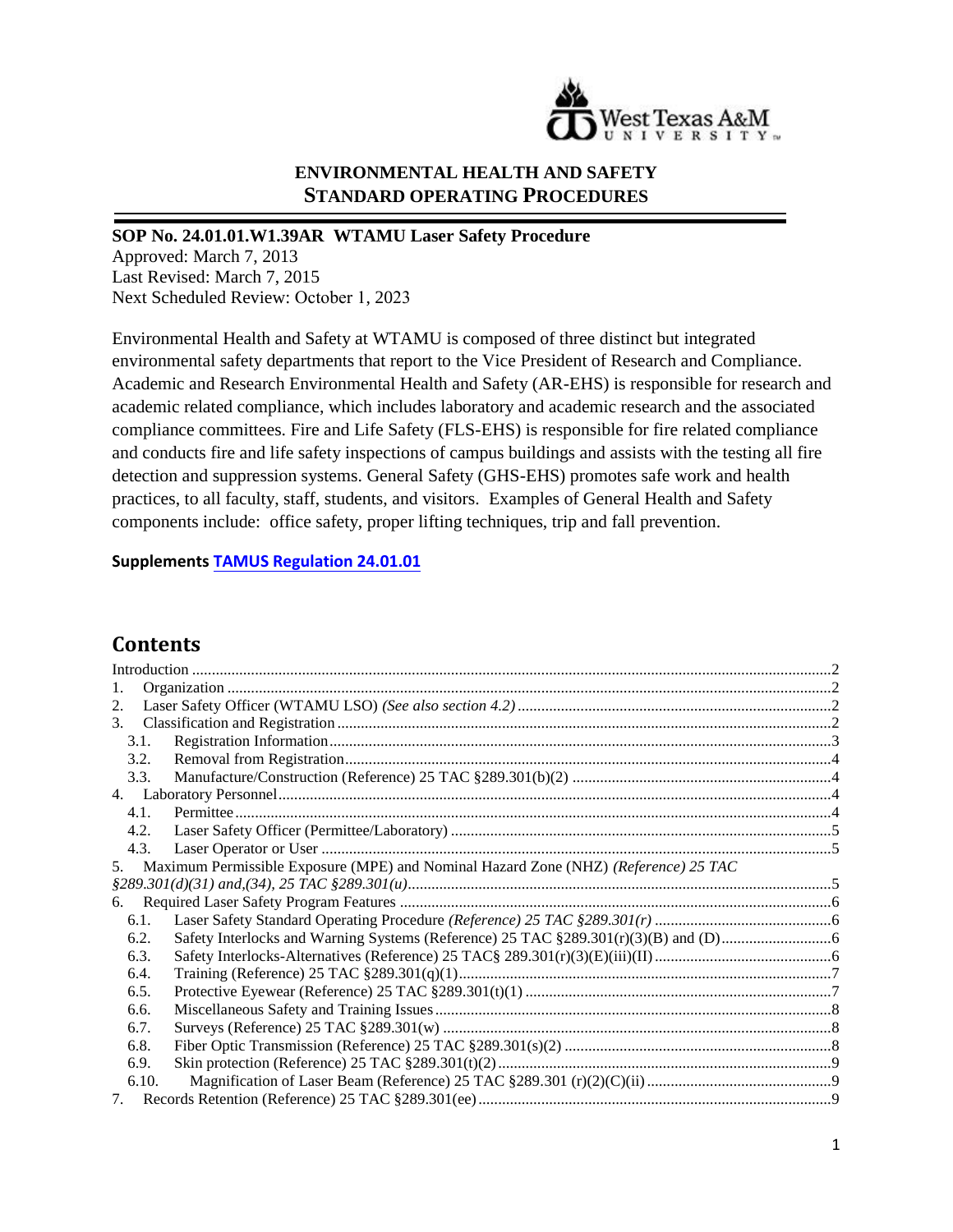## <span id="page-1-0"></span>**Introduction**

The West Texas A & M University Laser Safety Procedure sets forth controls and safety guidance for research and educational activities involving lasers. This program is established to institute prudent safety practices and to meet the requirements of 25 Texas Administrative Code §289.301. If any conflict occurs between this Program Manual and the Code, the latter shall prevail.

Additional guidance documents are available from the American National Standards Institute (ANSI)

Safe Use of Lasers (Z-136.1)

Safe Use of Optical Fiber Communication Systems Utilizing Laser Diode and LED sources (Z-136.2)

Safe Use of Lasers in Health Care Facilities (Z-136.3)

These and other publications and services can be ordered through Laser Institute of America, www.laserinstitute.org.

# <span id="page-1-1"></span>**1. Organization**

The Laser Safety Program shall be administered by the WTAMU Laser Safety Officer (LSO) within the Environmental Health and Safety Department (EHS).

# <span id="page-1-2"></span>**2. Laser Safety Officer (WTAMU LSO)** *(See also section 4.2)*

The WTAMU Laser Safety Officer is an EHS staff member who has the knowledge and responsibility to apply appropriate laser radiation protection rules, standards, and practices. The WTAMU Laser Safety Officer (LSO) is named and specifically authorized to perform duties specified on the Certificate of Laser Registration issued by the State of Texas, Department of Health, Bureau of Radiation Control.

# <span id="page-1-3"></span>**3. Classification and Registration**

Classification of lasers shall be in accordance with US Food and Drug Administration (FDA) or American National Standards Institute specification ANSI Z136.1. Each Class IIIb or IV laser at WTAMU shall be registered, and shall have a permit issued by the WTAMU LSO. Arrays of semiconductor lasers shall be permitted if the cumulative power exceeds Class IIIa limits. Lasers which are classified as IIIa or lower, but which contain a IIIb or IV laser, shall be controlled at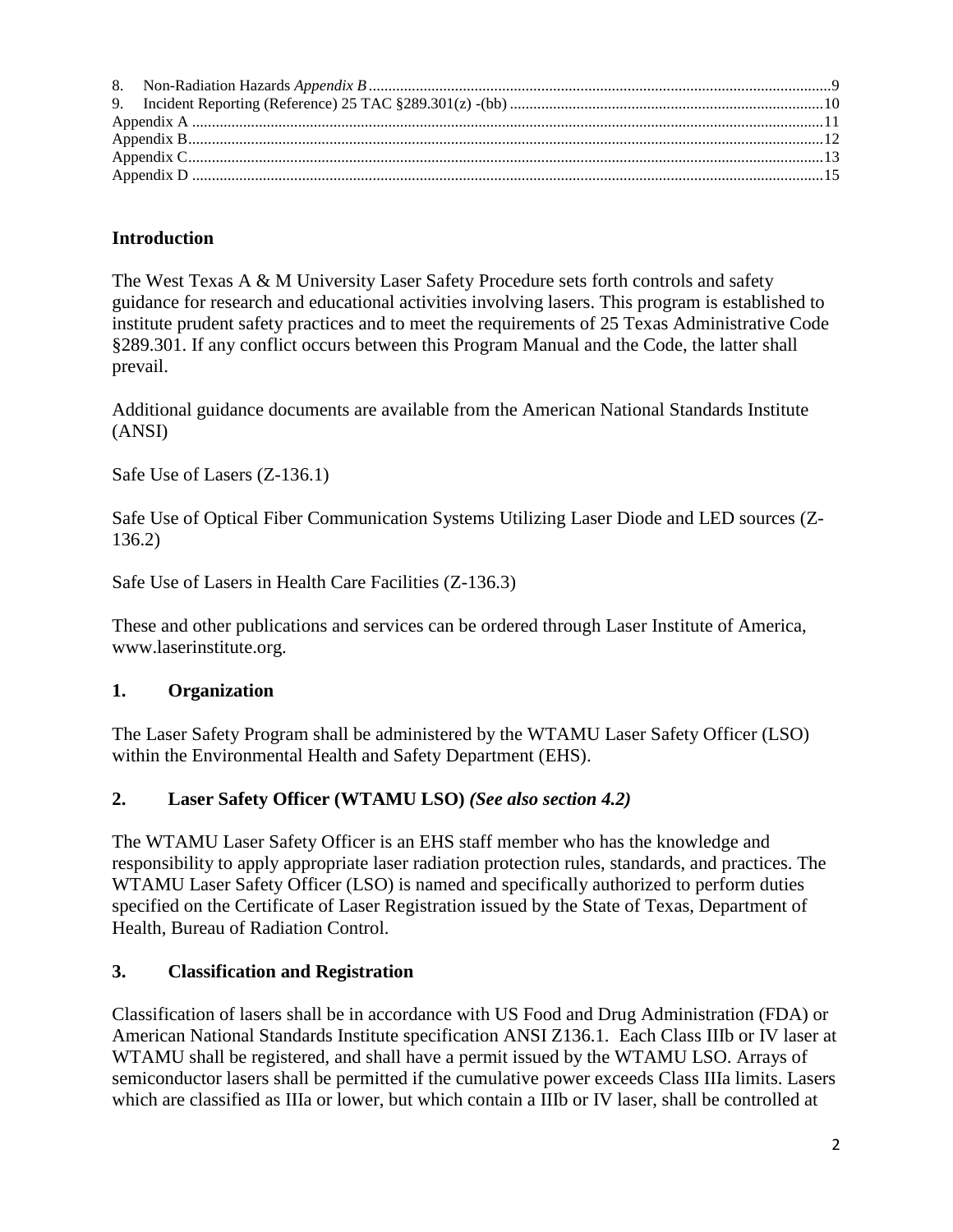the higher classification if the class IIIb or IV laser is accessed. Any class IIIb and IV laser will be referred to as "laser" unless otherwise noted. Each permittee shall be responsible for establishing and supporting laser safety for the permitted laser.

#### <span id="page-2-0"></span>3.1. Registration Information

Each laser which is possessed, purchased, donated, manufactured, created, assembled or otherwise received by any person or entity at WTAMU shall have a permit. [Application for the permit shall be tendered to the WTAMU LSO by the receiving party as soon as is practicable, but **in no case more than 10 days following receipt of the laser**.]

**A Laser Permit Application (Laser Form 1) is provided as Appendix C to this document.** This section describes what information must be provided with the Laser Permit Application. Information shall include:

1. The name and position of the applying permittee including, department and contact information.

2. The PI, if different from the permittee. (The See section 4.2).

3. The signature of the Department Head or equivalent. The department head must recognize and acknowledge use of lasers in that department.

4. The physical location of the laser. This is the room number or lab. A drawing may be required in some instances.

5. The type of laser (Dye, Argon, Diode, Eximer, etc.)

6. The manufacturer of the laser. (From the control panel. If the laser is manufactured by WTAMU personnel, so state).

7. The model and serial number of the laser. (This should come from the control panel...)

8. The inventory number (AMU, RF etc.)

9. The excitation mechanism (Optical, electrical, chemical, etc.).

10. The time-dependent operating properties of the laser (CW, Pulse, Repetitively Pulsed, modelocked, etc.).

11. If continuous wave (CW), the power in watts.

12. If pulsed:

a. The maximum capable energy level of the laser in joules.

b. The maximum pulse frequency per second.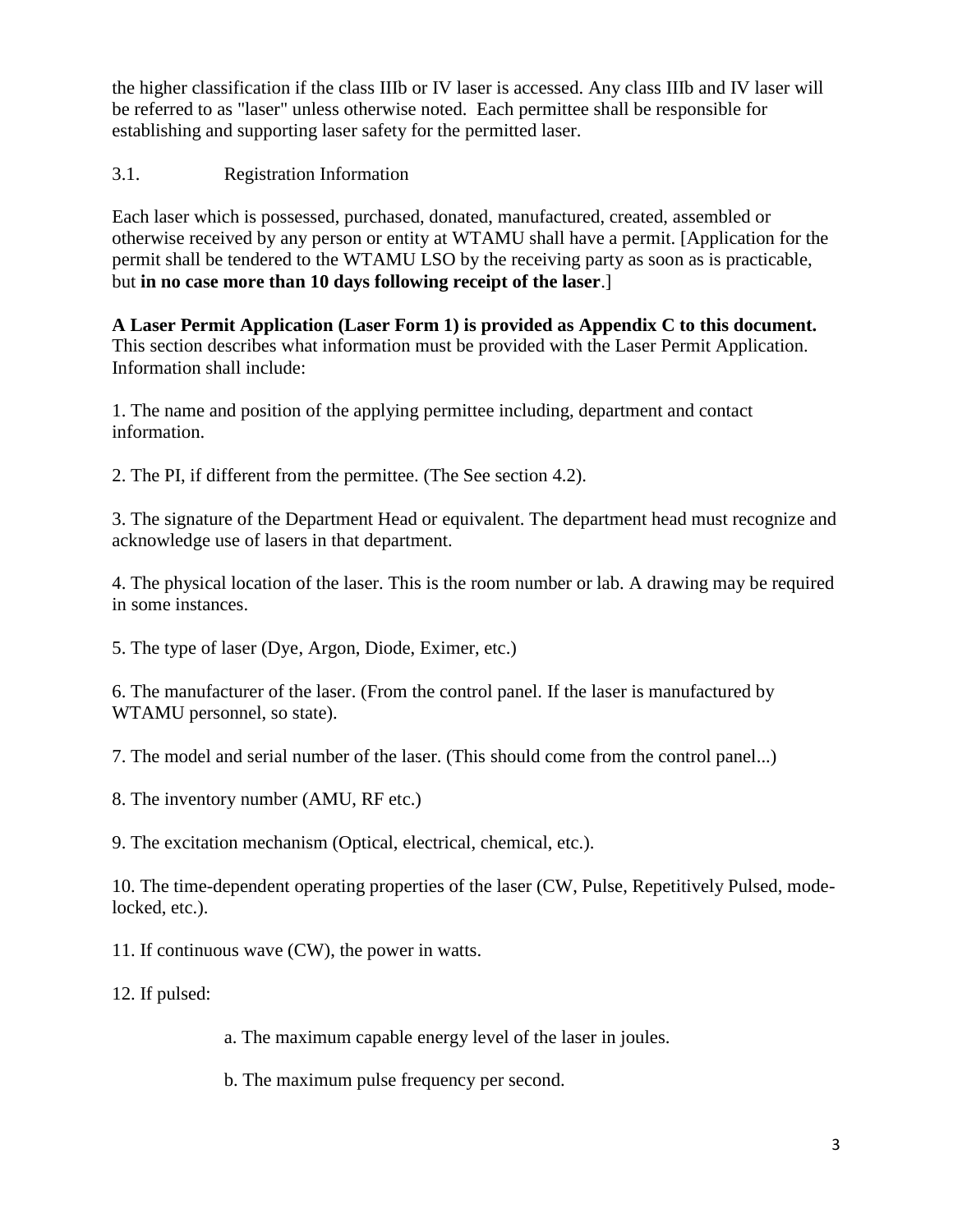# c. The minimum pulse duration.

13. The operating wavelength(s) of the laser.

14. Other information should include a brief description of the purpose of the laser (Doppler measurements, fluorescence etc.), frequency of use, expected primary users etc. Anything that may have a bearing on safety related issues.

Any request for exemption or waiver of these information requirements shall be addressed by the WTAMU LSO on a case-by-case basis upon petition from the person who possesses the laser. Multiple semiconductor lasers may be registered as an array if so designed. Class IIIb or IV semiconductor lasers must be individually permitted, and a means for tracking these lasers must be provided by the permittee.

# <span id="page-3-0"></span>3.2. Removal from Registration

Each laser that is rendered permanently inoperative by disassembly or destruction, or which is removed from WTAMU's control by gift, surplus designation, or transfer to a non-WTAMU entity shall: **provide information regarding the condition or destination to the WTAMU LSO not later than 10 days from its inoperative state or removal**. The permittee shall provide disposition information to the WTAMU LSO prior to leaving the university.

# <span id="page-3-1"></span>3.3. Manufacture/Construction (Reference) 25 TAC §289.301(b)(2)

Each laser which is manufactured to an entity outside WTAMU shall meet US Food and Drug Administration requirements per 21 CFR Part 1040, Federal Laser Product Performance Standard. A laser which is manufactured or assembled for internal WTAMU use, **or which is designed for specific temporary use by another entity with express intent to return the laser directly to that entity**, is exempt from this requirement.

# <span id="page-3-2"></span>**4. Laboratory Personnel**

# <span id="page-3-3"></span>4.1. Permittee

The permittee is the person whose name appears on the permit for the laser. Typically, this is the Primary Investigator (P. I.) and, must be permanent faculty or staff (not a postdoctoral fellow or a graduate student). The permittee is responsible for:

- 1. Laser Safety in the laboratory
- 2. Ensuring the availability of correct protective eyewear. (See section 6.5)
- 3. Providing a Laser Safety Standard Operating Procedure (SOP). (See Section 6.1)

4. Providing, implementing, and enforcing the Laser Safety Program specific to the laboratory's laser

5. Ensuring proper training in laser operation and safety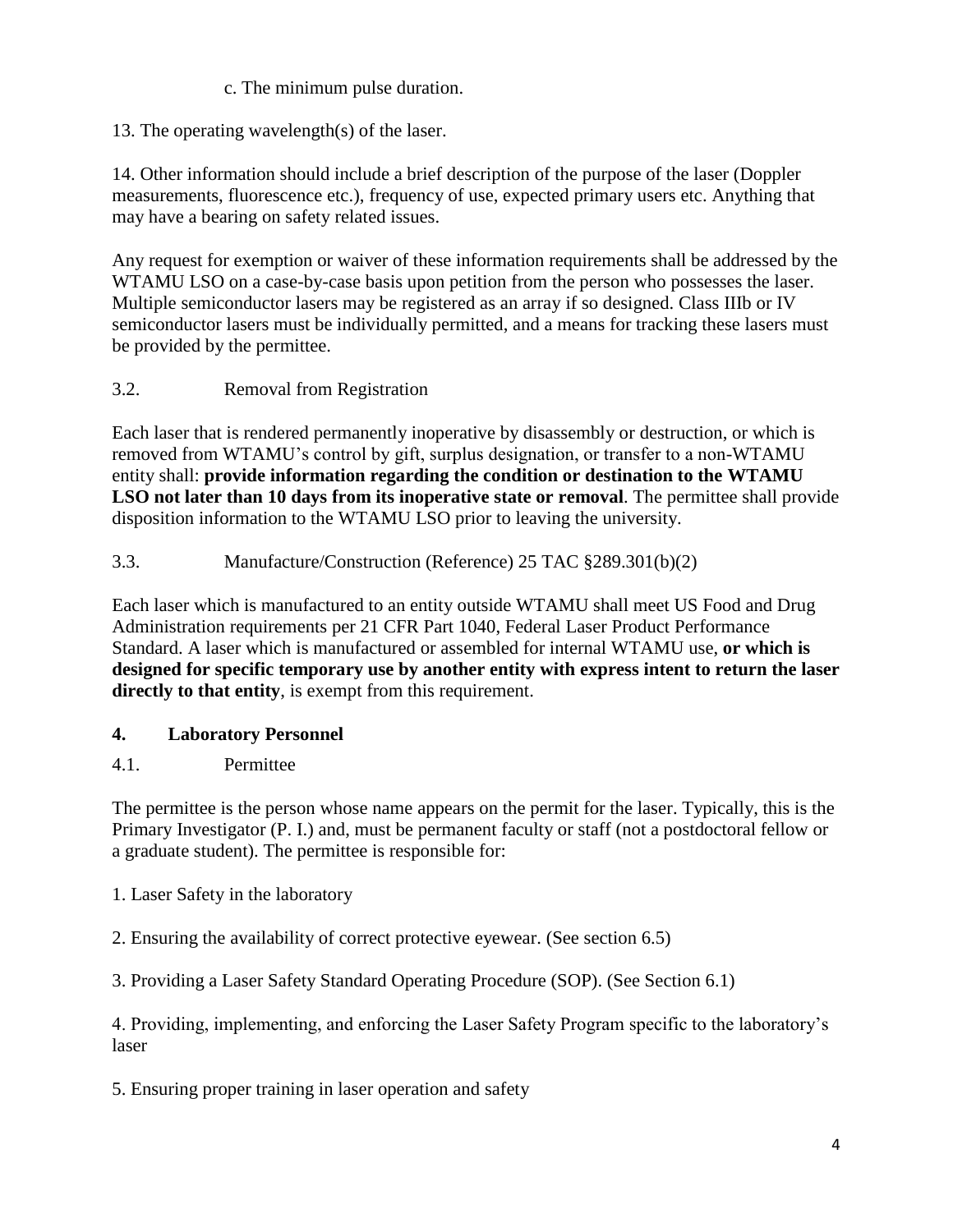6. Classifying and labeling all lasers in the laboratory

7. Completing laser permitting with the WTAMU LSO

8. Notifying the WTAMU LSO immediately if an exposure incident occurs

9. Notifying the WTAMU LSO if a laser is decommissioned, sold, or transferred.

The permittee may designate any of these responsibilities to the principle investigator (PI).

<span id="page-4-0"></span>4.2. Laser Safety Officer (Permittee/Laboratory)

Each permittee shall designate a Laboratory Laser Safety Officer (LSO) and shall identify the authorized PI to the WTAMU LSO. This person may be the permittee or a delegate, but shall be a budgeted employee (staff or faculty, not a graduate student or post-doctoral worker) of the university. (Normally the permittee retains the function and title of the LSO.) The PI shall maintain the Laser Safety Program for the individual lasers in the laboratory, and may call on the WTAMU LSO for assistance as needed. The PI, acting under the permittees authority has the responsibility to institute corrective actions including shutdown of laser operations when necessary due to unsafe conditions.

# <span id="page-4-1"></span>4.3. Laser Operator or User

The laser operator or user is a person who sets up, aligns, operates or, uses the laser for experimental or research purposes, or has other assigned laser duties. The laser operator/user is responsible for:

1. Following laboratory administrative, alignment, safety, and standard operating procedures while operating the laser.

2. Keeping the PI fully informed of any departure from established safety procedures.

# <span id="page-4-2"></span>**5. Maximum Permissible Exposure (MPE) and Nominal Hazard Zone (NHZ)**  *(Reference) 25 TAC §289.301(d)(31) and,(34), 25 TAC §289.301(u)*

An MPE is the level of laser exposure to which the eye or (less limiting) the skin, may be exposed without adverse affects. NHZ is the space within which the level of direct, reflected or scattered radiation during operation exceeds the applicable MPE.

When any class IIIb or IV laser is used at levels at or above IIIb in an open beam mode (unenclosed) the MPE will be assumed to be exceeded in that room or area and appropriate precautions shall be taken. In other words, The NHZ (nominal hazard zone) will comprise the enclosure (room or area to which the beam is restricted to by virtue of walls, curtains or other barriers) in which the laser is operating if operated at or above IIIb levels. This is done to account for intentional or unintentional scattered or reflected beam. If the PI believes the NHZ does not apply to the whole area he may justify a more limited NHZ in the SOP by using information supplied by the laser manufacturer, by measurement, or by using the appropriate laser range equations or other equivalent assessments.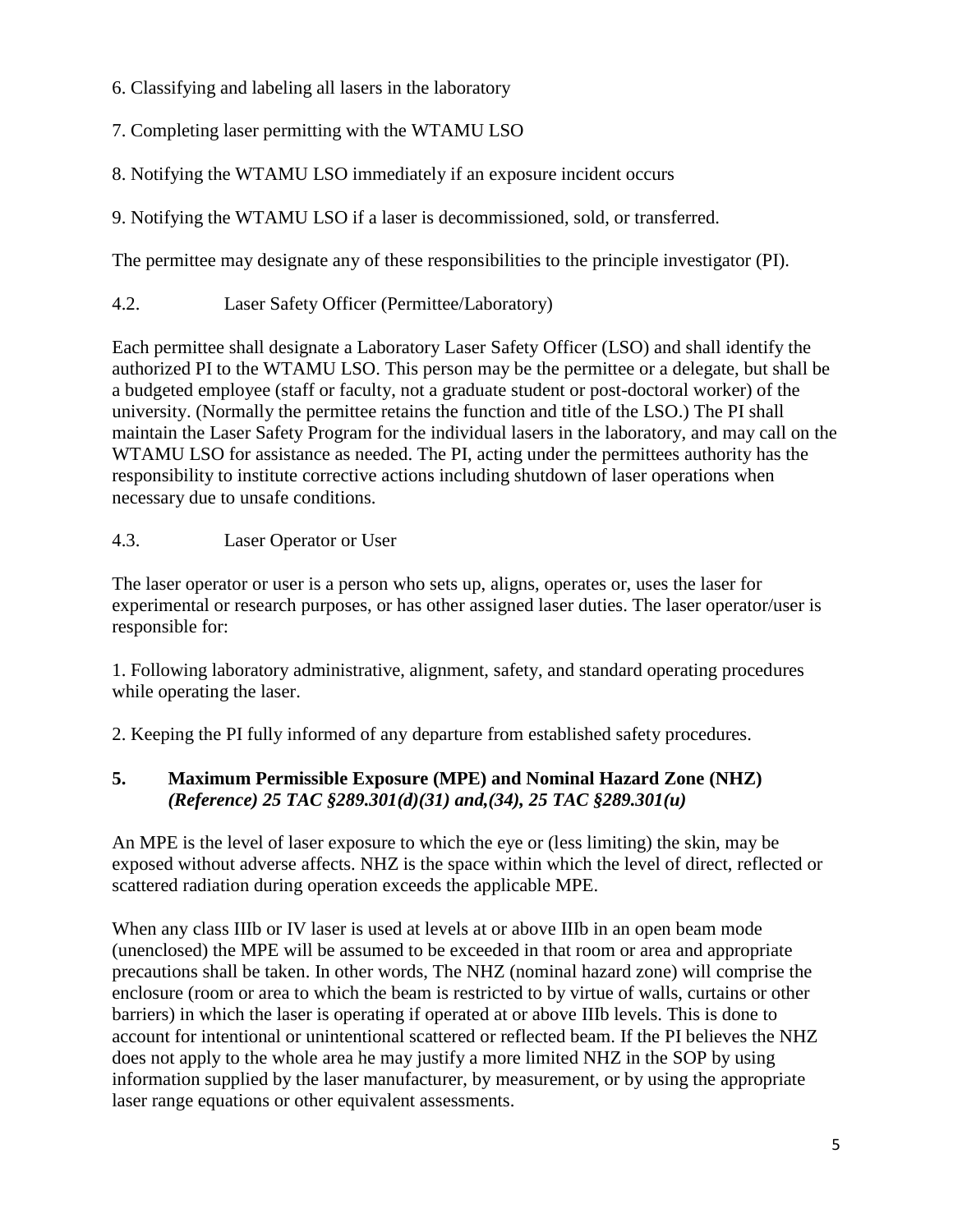## <span id="page-5-0"></span>**6. Required Laser Safety Program Features**

# <span id="page-5-1"></span>6.1. Laser Safety Standard Operating Procedure *(Reference) 25 TAC §289.301(r)*

Each laser shall have a Laser Safety Standard Operating Procedure (SOP) written for its operation. An SOP is the same as a laboratory/laser/research specific protocol that specifies safe use and procedures for the laser system. The **SOP must be present at the operating console or control panel of the laser**. The SOP shall include at a minimum operating instructions, safety eyewear parameters and instructions for proper use, interlock instructions, and a checklist for operation. The SOP shall include clear warnings to avoid possible exposure to laser and collateral radiation in excess of the MPE and 25. TAC §289.301(r)(2). The SOP shall be available for inspection by the WTAMU LSO at any time. **A template for Laser Safety Standard Operating Procedures is attached as Enclosure 1**.

<span id="page-5-2"></span>6.2. Safety Interlocks and Warning Systems (Reference) 25 TAC §289.301(r)(3)(B) and (D)

A safety interlock is a device that automatically prevents human access above MPE limits.

Safety interlocks shall be provided for any portion of the protective housing that by design can be removed or displaced without the use of tools during normal operation or maintenance, and thereby allows access to radiation above MPE limits.

Adjustment during operation, service, testing, or maintenance of a laser containing interlocks shall not cause the interlocks to become inoperative except where a laser controlled area, as specified in subparagraph (E) of the referenced regulation, is established.

For pulsed lasers, interlocks shall be designed to prevent firing of the laser; for example, by dumping the stored energy into a dummy load and for CW lasers, the interlocks shall turn off the power supply or interrupt the beam (i.e., by means of shutters).

Each class IIIb or IV laser system shall provide visual or audible indication during the emission of accessible laser radiation. The indication shall occur prior to emission of radiation with sufficient time to allow appropriate action to avoid exposure. Any visual indication (e.g., lights) shall be visible through protective eyewear for the wavelength of the laser so that eyewear need not be removed to see it.

#### <span id="page-5-3"></span>6.3. Safety Interlocks-Alternatives (Reference) 25 TAC§ 289.301(r)(3)(E)(iii)(II)

The regulations recognize that in situations where an engineering control (automatic safety interlock) may be inappropriate, the WTAMU LSO shall specify alternate controls to obtain equivalent laser safety protection. **Requests to use alternate controls may be submitted in writing to the WTAMU LSO and, if accepted, will be documented in the SOP.**

Where safety latches or interlocks are not feasible or are inappropriate, for example during surgical procedures a **controlled area** shall be established and the following shall apply: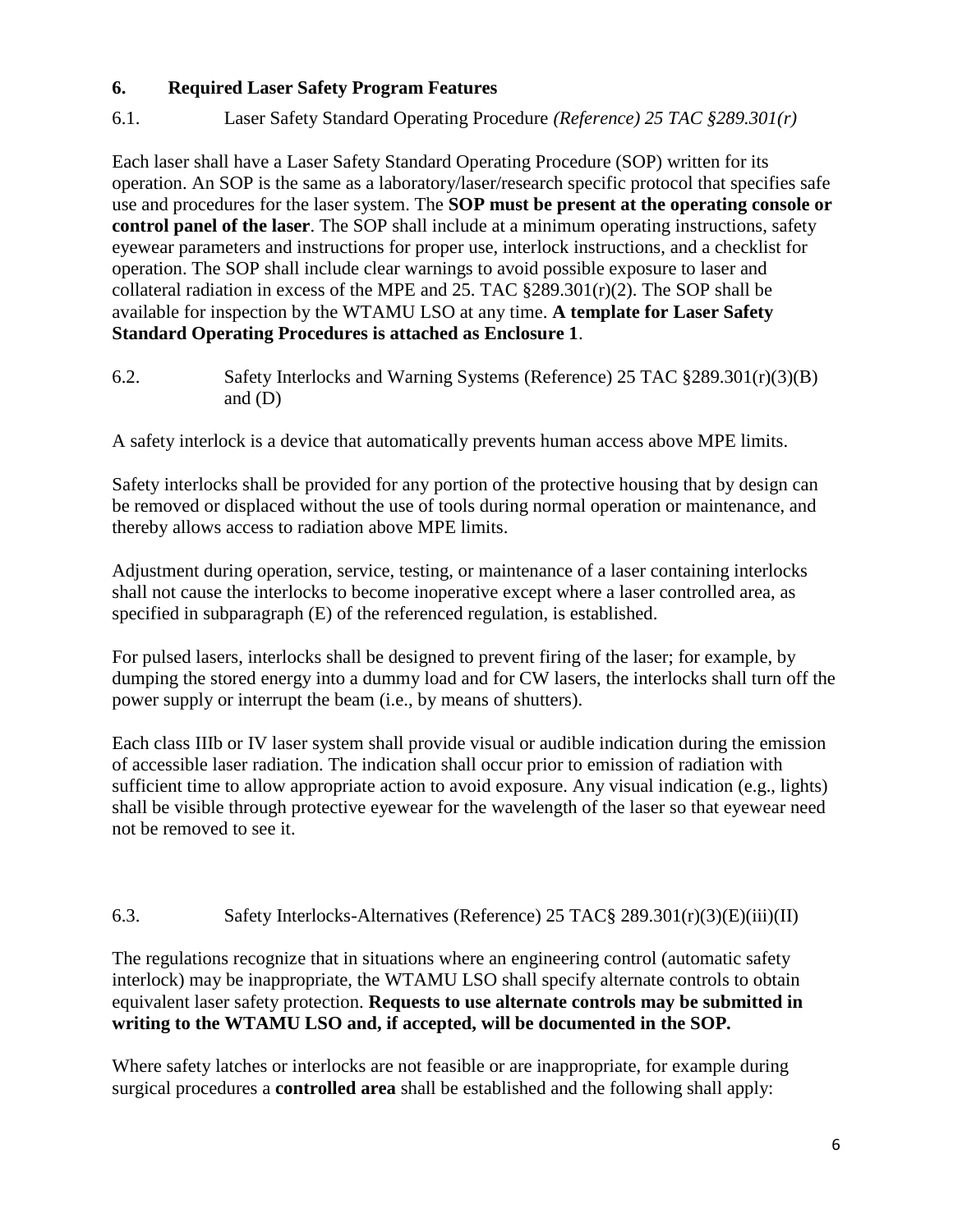1. All authorized personnel shall be trained in laser safety and appropriate personal protective equipment shall be provided and worn upon entry.

2. A door, blocking barrier, screen, or curtains shall be used to block, screen, or attenuate the laser radiation at the entryway. The level at the exterior of these devices shall not exceed the applicable MPE, nor shall personnel experience any exposure above the MPE immediately upon entry.

3. If a laser is energized and operating at class IV levels then at the entryway there shall be a visible or audible signal and other appropriate signage indicating laser operations. This indicator may be interfaced with the laser itself, the power supply, or manually operated in accordance with the SOP requiring its use.

a. For indoor controlled areas, during tests requiring continuous operation, the individual in charge of the controlled area may momentarily override the safety interlock. The sole purpose is to allow access to other authorized persons if it is clearly evident that there is no optical hazard at the entry area and protective eyewear is worn by the entering person.

b. For outdoor controlled areas (such as atmospheric tests) the permittee or PI must notify the WTAMU LSO or EHS three working days prior to operation of class IV levels of laser energy. The WTAMU LSO will contact the Federal Aviation Administration or other appropriate agencies as necessary.

c. When removal of panels or protective covers and/or overriding interlocks becomes necessary, such as for servicing, testing or maintenance and laser radiation exceeds the MPE, a temporary controlled area must be established and posted.

<span id="page-6-0"></span>6.4. Training (Reference) 25 TAC §289.301(q)(1)

Every person who operates or works with a laser shall complete training in laser safety provided by WTAMU or WTAMU LSO-approved equivalent. This training is referred to as the General Laser Safety Training available on TrainTraq. Persons completing General Laser Safety Training shall also complete specific laser safety training given by the permittee or PI. No person may work in a NHZ prior to completing both laser safety training classes.

West Texas A & M University Environmental Health and Safety will follow the Texas A  $\&$  M University System Policy [33.05.02 Required Employee Training.](http://policies.tamus.edu/33-05-02.pdf) Staff and faculty whose required training is delinquent more than 90 days will have their access to the Internet terminated until all trainings are completed. Only Blackboard and Single Sign-on will be accessible. Internet access will be restored once training has been completed. Student workers whose required training is delinquent more than 90 days will need to be terminated by their manager through Student Employment.

# <span id="page-6-1"></span>6.5. Protective Eyewear (Reference) 25 TAC §289.301(t)(1)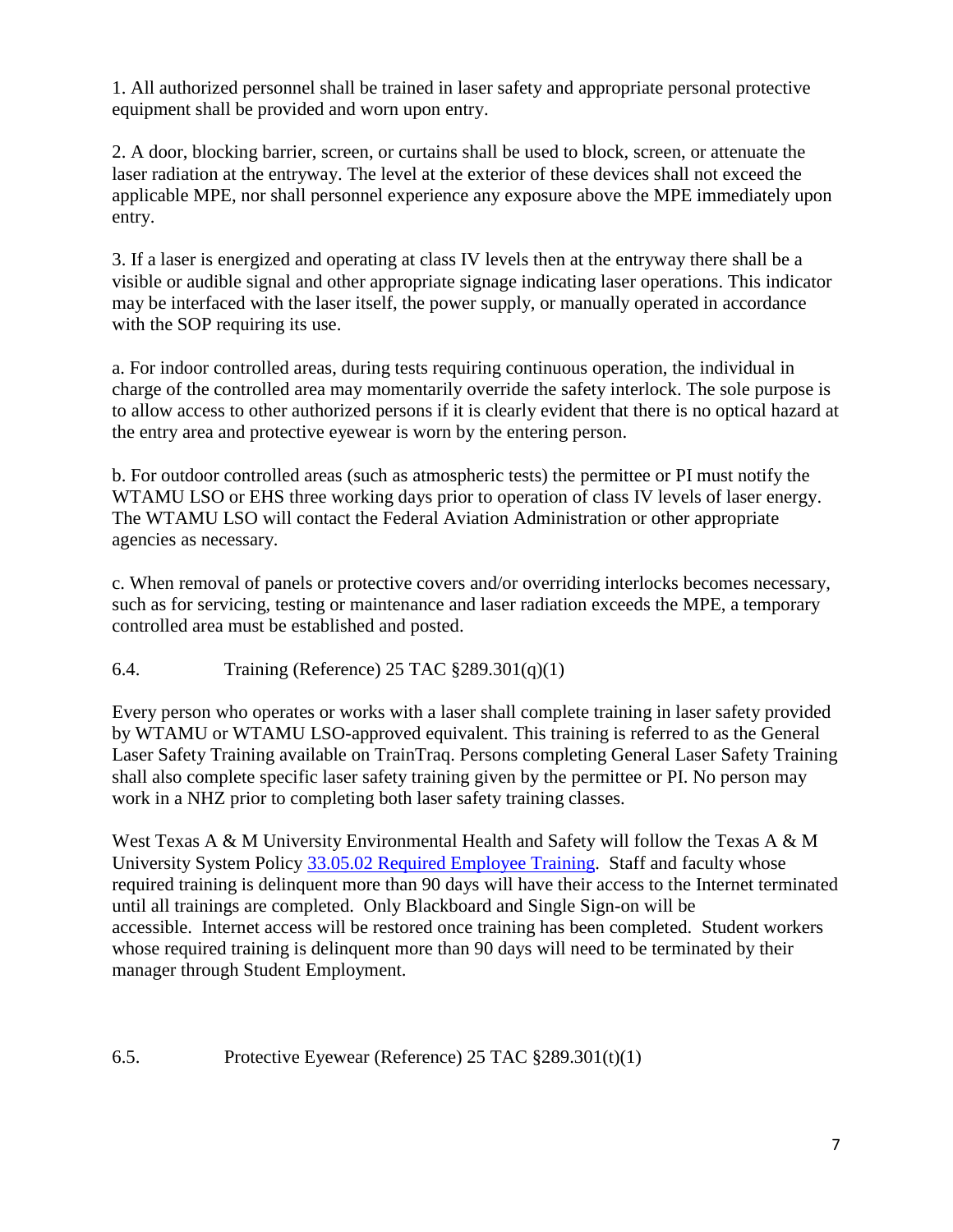Each permittee shall provide protective eyewear that meets the requirements of 25 TAC  $§289.301(t)(1)$ . The eyewear shall be located where persons who operate the laser have unrestricted access to the eyewear. The eyewear shall be worn during any operation where a class IIIb or IV beam is not enclosed. This normally includes alignments. Training on identification, proper fit, location, and use of eyewear shall be included in the specific laser safety training.

Protective eyewear shall meet the following requirements:

1. Provide a comfortable and appropriate fit all around the area of the eye

2. Be in good physical condition to ensure the lenses retain all protective properties during its use

3. Be of optical density adequate for the laser energy involved

4. Have the optical density or densities and associated wavelengths permanently labeled on the filters or eyewear

5. Be examined at intervals not less than 12 months, to ensure the reliability of the protective filters and integrity of the holders. Unreliable eyewear shall be discarded and replaced.

6. The optical density of the protective eyewear shall be appropriate for the specific frequency and pulse length of the laser beam in use, and shall provide reduction of the incident energy to less than the MPE of the laser. It is important to include the pulse length and frequency of pulse repetition of pulsed lasers in selecting appropriate protective eyewear

<span id="page-7-0"></span>6.6. Miscellaneous Safety and Training Issues

1. Persons working in a laboratory with multiple lasers shall be made aware of the various wavelengths and other operating parameters by the laser operator/users

2. Persons working with tunable lasers, or any laser which is frequency doubled or frequency tripled, shall be aware of the effect of frequency manipulation and shall choose protective eyewear which will provide protection for the effective wavelength of the laser.

<span id="page-7-1"></span>6.7. Surveys (Reference) 25 TAC §289.301(w)

Each PI shall survey the laboratory containing the laser(s) for which the permittee is responsible. The survey shall be performed using Laser Form 2 (Appendix D) or equivalent that covers the items of Laser Form 2 at a minimum. The survey shall be performed at least quarterly, and shall be performed prior to operating a laser for the first time after assembly, maintenance, or modification of the beam path, operating wavelength, or power level. Survey records shall be retained for inspection by the WTAMU LSO.

#### <span id="page-7-2"></span>6.8. Fiber Optic Transmission (Reference) 25 TAC §289.301(s)(2)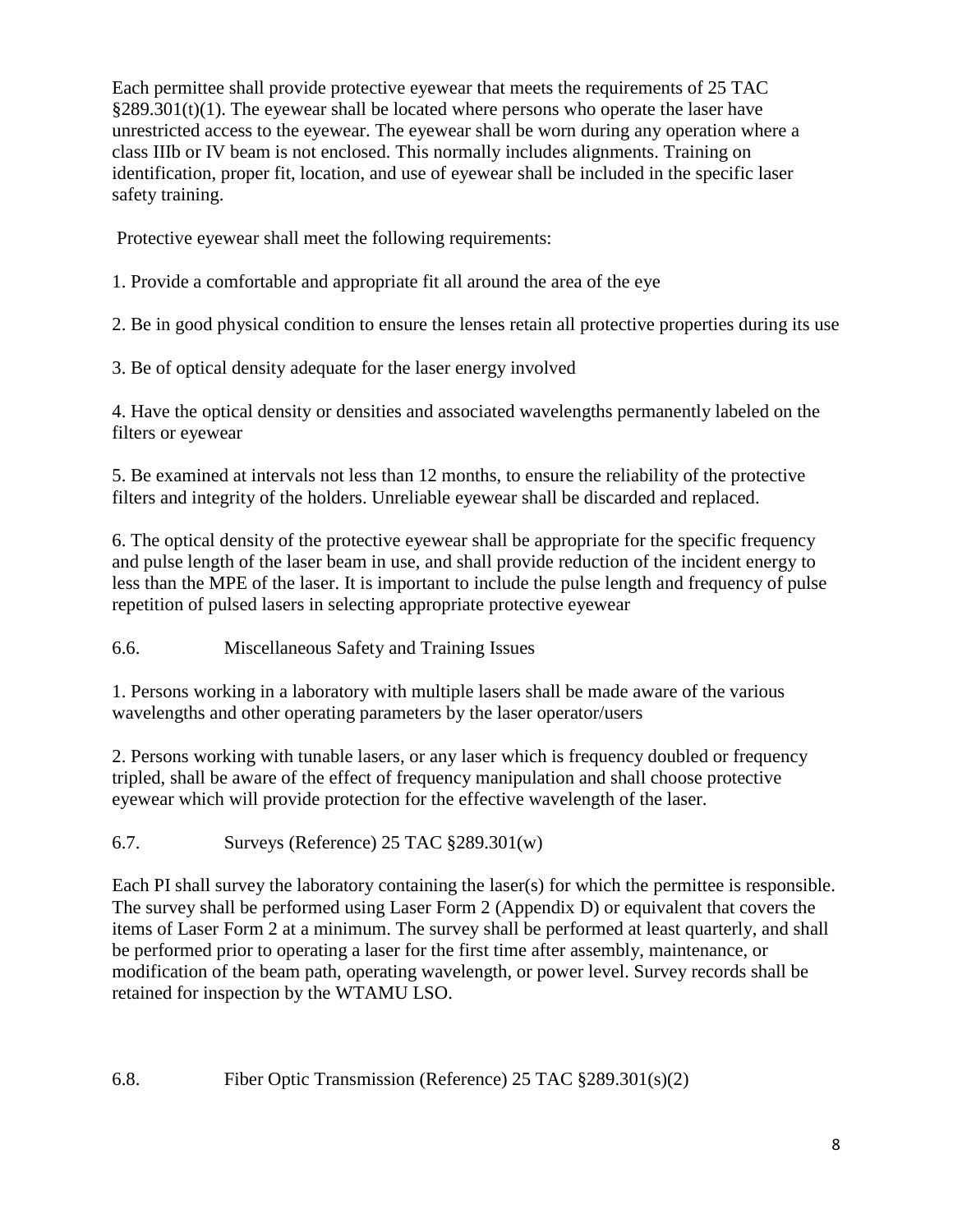Optical cables used for transmission of laser radiation shall be considered part of the laser protective housing. Disconnection of a fiber optic connector which results in access to radiation in excess of the MPE, shall take place in a controlled area. All connectors shall bear appropriate labels. Optical cables shall be encased in an opaque sleeve to prevent leakage of laser radiation in case of breakage. Note: If the fiber is designed to emit light through the walls of the fiber the PI must inform the WTAMU LSO and include justification for lack of opaque cover in the SOP.

<span id="page-8-0"></span>6.9. Skin protection (Reference) 25 TAC §289.301(t)(2)

When there is potential for skin exposure to levels exceeding the skin MPE for the laser, persons in the controlled area shall wear appropriate clothing, gloves, and/or shields.

# <span id="page-8-1"></span>6.10. Magnification of Laser Beam (Reference) 25 TAC §289.301 (r)(2)(C)(ii)

If at any time a laser beam is optically magnified or concentrated, special precautions shall be taken by the permittee to prevent specular or diffuse reflection or other exposure greater than the MPE for the laser. The special precautions shall be documented in the SOP for the laser.

# <span id="page-8-2"></span>**7. Records Retention (Reference) 25 TAC §289.301(ee)**

Records of Surveys, Training, NHZ and MPE calculations, and other laboratory-specific information shall be maintained in the laboratory, and shall be available for inspection/review by the WTAMU LSO at any time.

No official state records may be destroyed without permission from the Texas State Library as outlined in [Texas Government Code, Section 441.187](http://www.statutes.legis.state.tx.us/?link=GV) and [13 Texas Administrative Code, Title 13, Part 1, Chapter 6,](http://info.sos.state.tx.us/pls/pub/readtac$ext.TacPage?sl=R&app=9&p_dir=&p_rloc=&p_tloc=&p_ploc=&pg=1&p_tac=&ti=13&pt=1&ch=6&rl=7U)  [Subchapter A, Rule 6.7.](http://info.sos.state.tx.us/pls/pub/readtac$ext.TacPage?sl=R&app=9&p_dir=&p_rloc=&p_tloc=&p_ploc=&pg=1&p_tac=&ti=13&pt=1&ch=6&rl=7U) The Texas State Library certifies Agency retention schedules as a means of granting permission to destroy official state records.

West Texas A & M University Records Retention Schedule is certified by the Texas State Library and Archives Commission. West Texas A & M University Environmental Health and Safety will follow [Texas A & M University Records Retention Schedule](http://www.wtamu.edu/webres/File/Risk%20Management/System-Records-Retention-Schedule-Dec2012.pdf) as stated in the Standard Operating Procedure [61.99.01.W0.01 Records Management.](http://www.wtamu.edu/webres/File/Risk%20Management/61.99.01.W0.01_PROCEDURE_Records%20Management_FINAL%20SIGNED.pdf) All official state records (paper, microform, electronic, or any other media) must be retained for the minimum period designated.

# <span id="page-8-3"></span>**8. Non-Radiation Hazards** *Appendix B*

Each PI shall evaluate or have an evaluation made of non-radiation hazards. This evaluation shall include electrocution, chemical, cutting edge, compressed gases, noise, confined space, fire, explosion, ventilation, and physical safety hazards. The evaluation shall be made part of the SOPs and be available for review.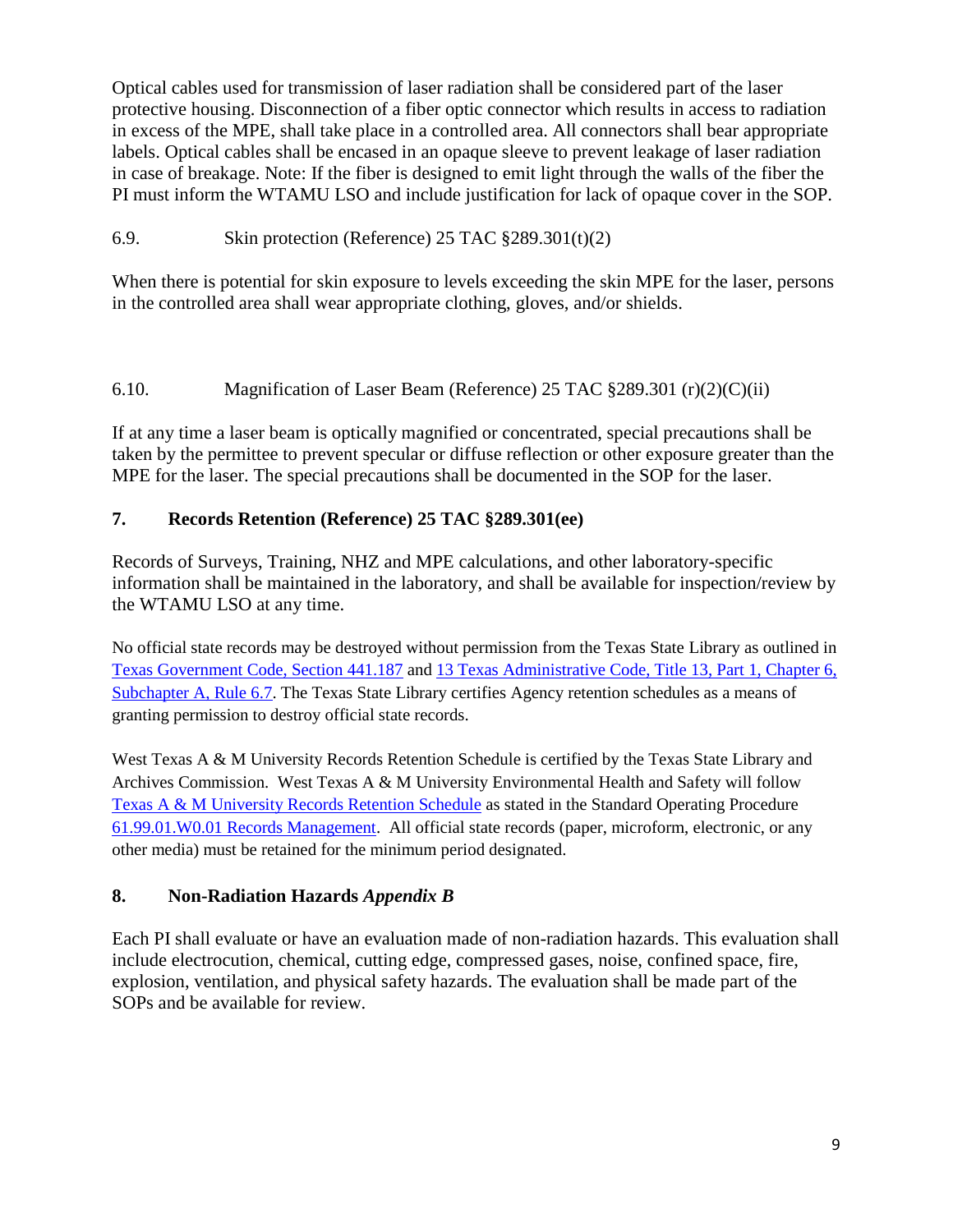#### <span id="page-9-0"></span>**9. Incident Reporting (Reference) 25 TAC §289.301(z) -(bb)**

Each permittee shall immediately seek appropriate medical attention for the injured individual and notify the WTAMU LSO by telephone of any exposure injury involving a laser possessed by the university. The WTAMU LSO shall be notified within 48 hours of any non-injury incident (near miss) which involves potential exposure to laser radiation exceeding the MPE. A written summary of an injury or non-injury incident shall be forwarded to the WTAMU LSO not later than five working days following the incident. Records of any incident shall be maintained by the PI (permittee).

# **Related Statutes, Policies, or Requirements**

# **Contact Office**

WTAMU Environmental Health and Safety (806) 651-2270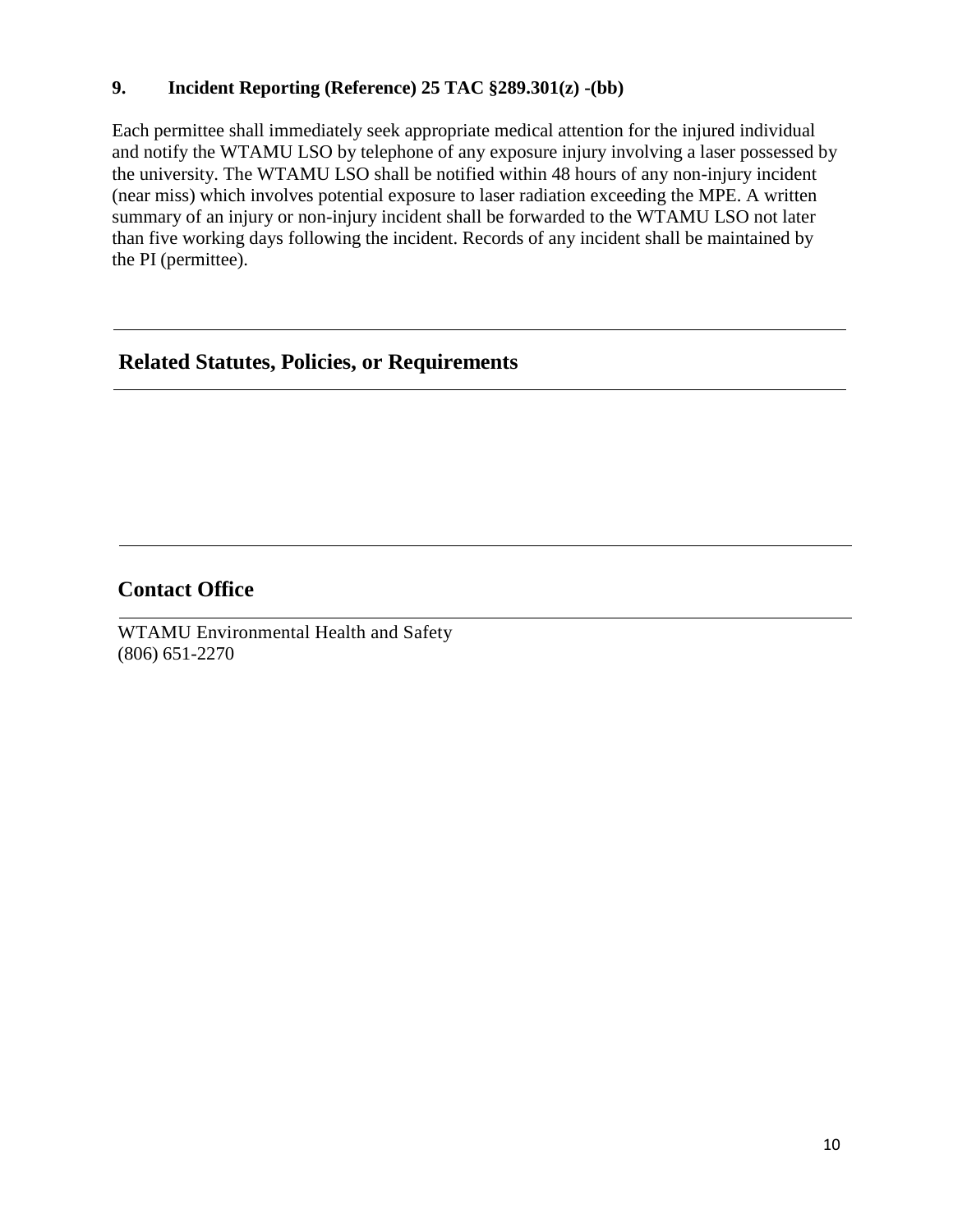# **West Texas A&M University Laser Safety Program**

# **Beam Control Precautions**

- <span id="page-10-0"></span>Do not look directly into the beam or at a specular reflection, regardless of its power.
- Terminate the beam at the end of its useful path.
- Locate the beam path at a point other than eye level when standing or sitting at a desk.
- Orient the laser so that the beam is not directed toward entry points to the controlled area or toward aisles.
- Minimize the possibility of specular and diffuse reflections.
- Securely mount the laser on a stable platform.
- Limit beam traverse during adjustments.
- Clearly identify beam paths. Ensure the path does not cross into areas, study areas, desk areas, or traffic paths.
- A beam path that exits from a controlled area must be enclosed wherever the beam irradiance exceeds the MPE.
- Minimize reflective objects in the laboratory.
- Be aware that cooling systems or any liquid condensate can provide a specular reflective surface.
- Utilize appropriate eye protection during beam alignment and beam instrument manipulation.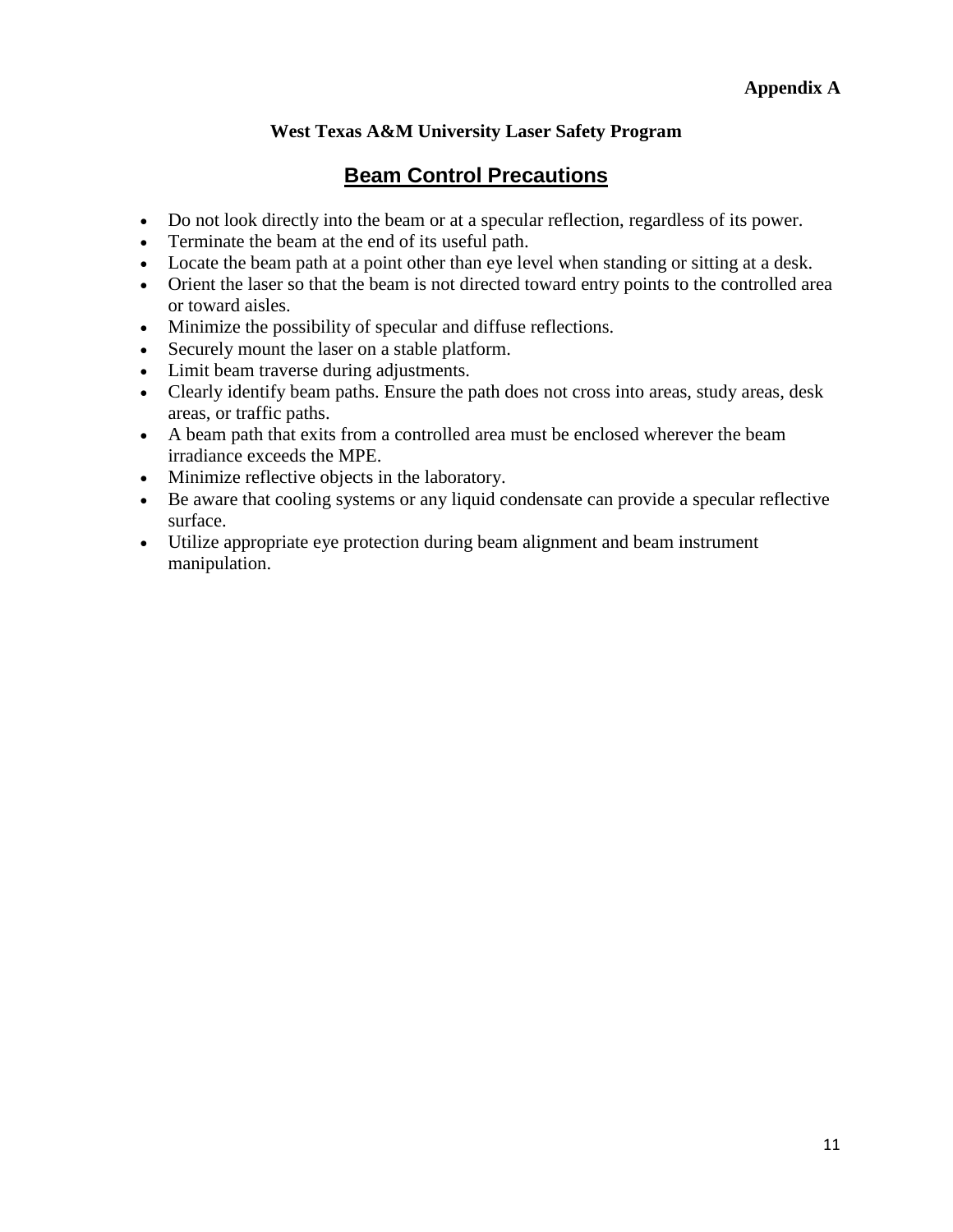## **West Texas A&M University Laser Safety Program**

# **Non-beam Control Precautions**

<span id="page-11-0"></span>This section references ANSI Z136.1 "For the Safe Use of Lasers" Section (7). Non-beam controls refer to hazard controls associated with:

- electricity
- noise,
- chemicals
- cryogenics
- other hazards.

Until this appendix is completed in more detail the primary interim reference is *The Laser Safety Institute of America Guide to Non-beam Hazards Associated with Laser Use*, 1999. A copy of this reference is available from the WTAMU LSO and can be ordered through the Laser Safety Officer.

Special note: the only fatalities associated with the use of lasers are by electrocution, even though most of the emphasis of the regulations and policy is eye damage.

# **Warning!**

# **During periods of installation, maintenance, repair, calibration and any other procedures which result in the accessibility to high-voltage components, the concern for electric shock is paramount!**

See Section 8.0 of this Laser Safety Program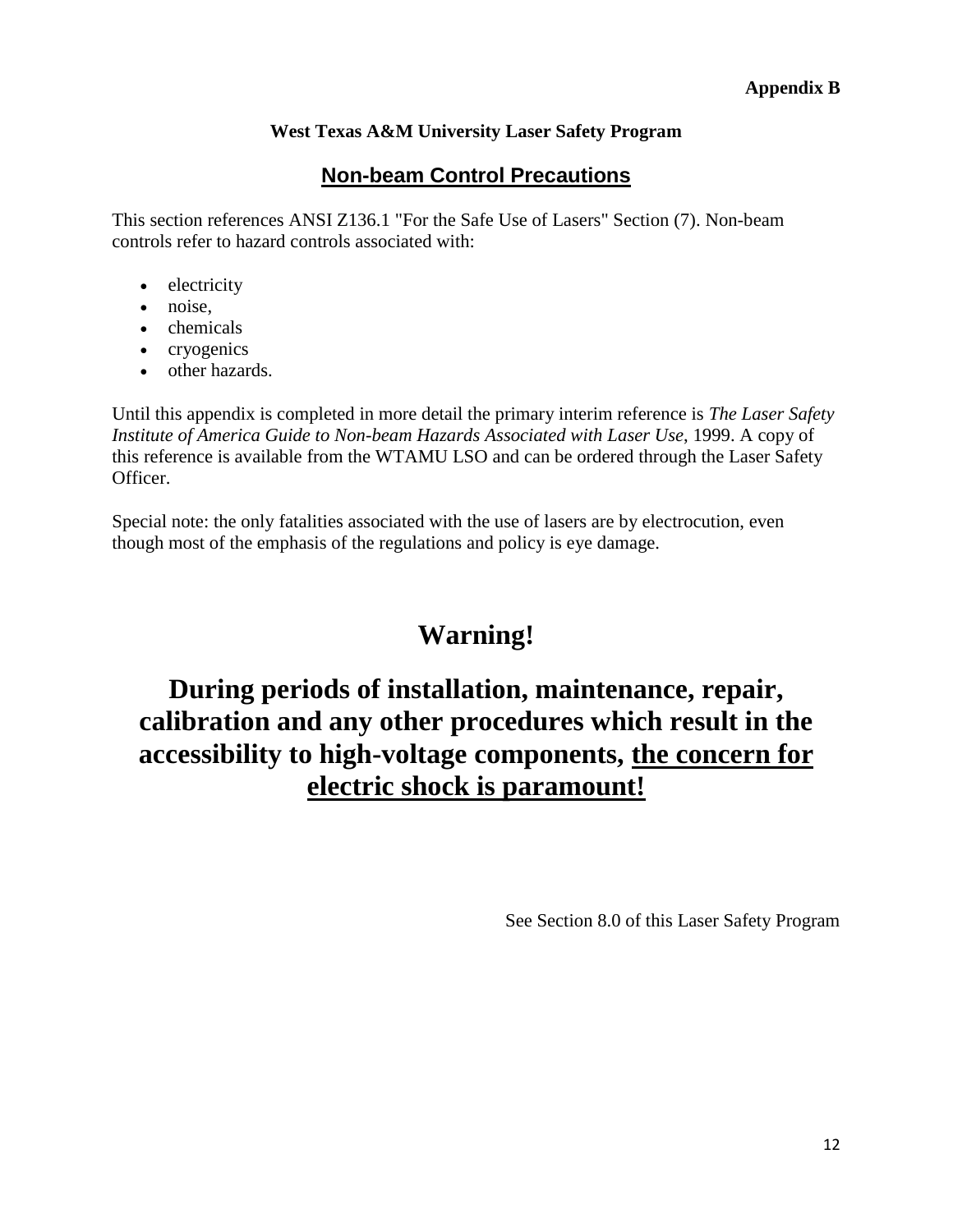**Appendix C**

#### <span id="page-12-0"></span>**West Texas A&M University Laser Safety Program**

#### **Laser Form 1**

# **Laser Permit Application**

All class IIIb and IV lasers used at West Texas A&M University are required to have a permit from the Environmental Health and Safety Department (EHS) [See Section 3.1 Registration Information]. Safe laser use and procedural compliance is the responsibility of the faculty or staff member who is assigned as the Laboratory Laser Safety Officer (LSO).

To register your laser, please provide the following information on each laser and send it to:

WTAMU **Laser Safety Officer**, EHS, WT Box 60217 Canyon, TX 79016

#### **PERSONAL INFORMATION**

| <b>LASER INFORMATION</b> |                                                                          |  |
|--------------------------|--------------------------------------------------------------------------|--|
|                          |                                                                          |  |
|                          |                                                                          |  |
|                          |                                                                          |  |
|                          | Excitation Mechanism: ________________                                   |  |
|                          | Time-dependent operating properties: (CW, pulse, mode-locked)___________ |  |
|                          |                                                                          |  |
|                          |                                                                          |  |
|                          |                                                                          |  |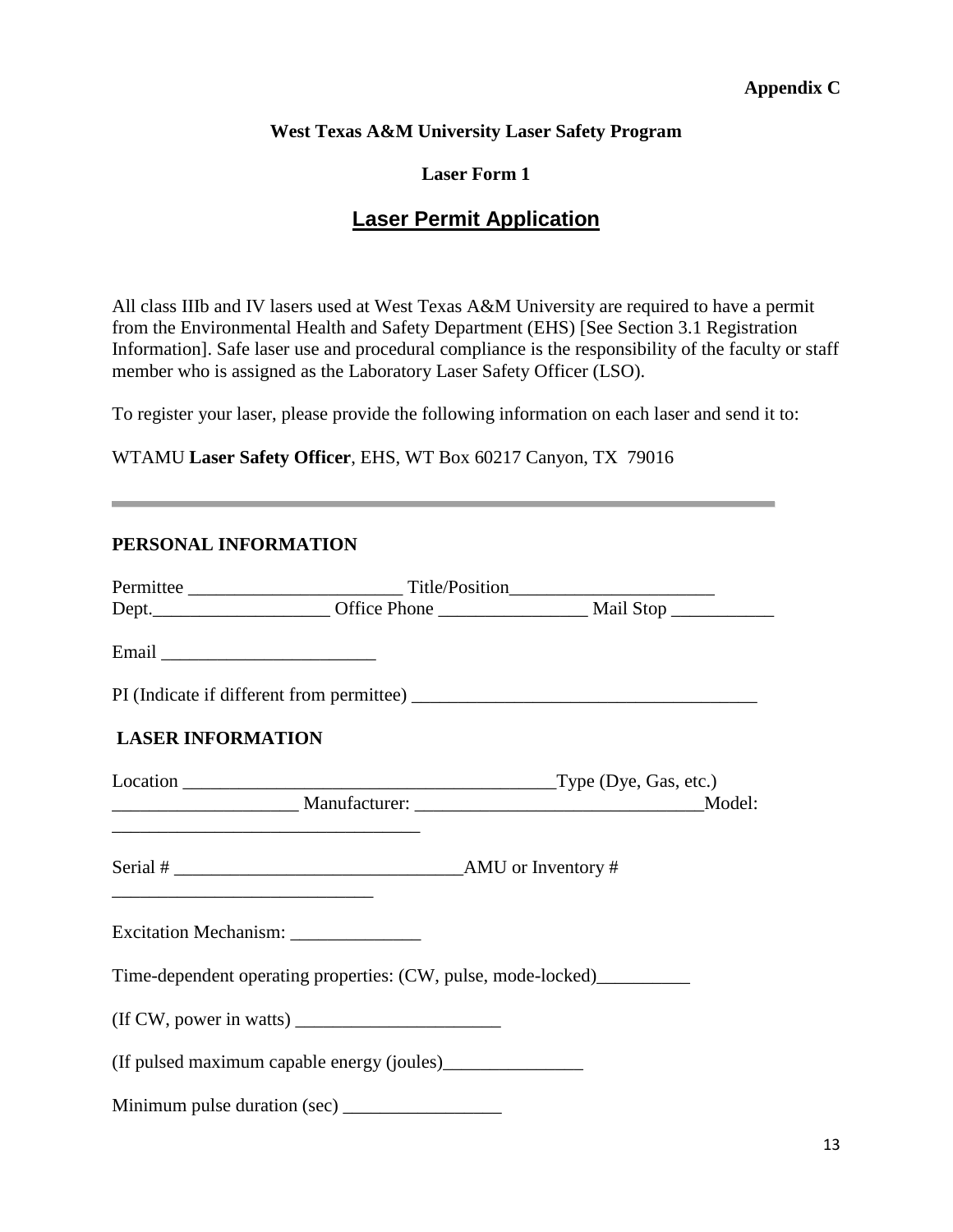Maximum Pulse Frequency (per sec)\_\_\_\_\_\_\_\_\_\_\_

Operating Wavelengths (nm) \_\_\_\_\_\_\_\_\_\_\_\_\_\_\_\_\_\_\_\_\_\_\_\_

#### Other/notes

Safety Procedures: By checking these boxes below, you agree that you will abide by the required safety procedures at your facility. Each box must be checked or the application will be considered incomplete.

\_\_\_\_\_\_\_\_\_\_\_\_\_\_\_\_\_\_\_\_\_\_\_\_\_\_\_\_\_\_\_\_\_\_\_\_\_\_\_\_\_\_\_\_\_\_\_\_\_\_\_\_\_\_\_\_\_\_\_\_\_\_\_\_\_\_\_\_\_\_\_\_\_\_\_\_\_\_ \_\_\_\_\_\_\_\_\_\_\_\_\_\_\_\_\_\_\_\_\_\_\_\_\_\_\_\_\_\_\_\_\_\_\_\_\_\_\_\_\_\_\_\_\_\_\_\_\_\_\_\_\_\_\_\_\_\_\_\_\_\_\_\_\_\_\_\_\_\_\_\_\_\_\_\_\_\_

\_\_\_\_\_\_\_\_\_\_\_\_\_\_\_\_\_\_\_\_\_\_\_\_\_\_\_\_\_\_\_\_\_\_\_\_\_\_\_\_\_\_\_\_\_\_\_\_\_\_\_\_\_\_\_\_\_\_\_\_\_\_\_\_\_\_\_\_\_\_\_\_



Use of proper protective eyewear

**Proper signage, labeling, posting, and barriers** 



Operating and safety procedures and operator's manual readily available

I have read and understand the WTAMU Laser Safety Program Manual regarding laser safety and my responsibilities and authority as stated in section 4.1 (permittee).

| Permittee Signature |  |
|---------------------|--|
|---------------------|--|

PI designated PI signature (if different from Permittee)\_\_\_\_\_\_\_\_\_\_\_\_\_\_\_\_\_\_\_\_\_\_\_\_\_\_\_\_\_\_\_\_\_\_\_\_\_\_\_\_\_

Department Head (Equivalent) Signature \_\_\_\_\_\_\_\_\_\_\_\_\_\_\_\_\_\_\_\_\_\_\_\_\_\_\_\_\_\_\_

Date \_\_\_\_\_\_\_\_\_\_\_\_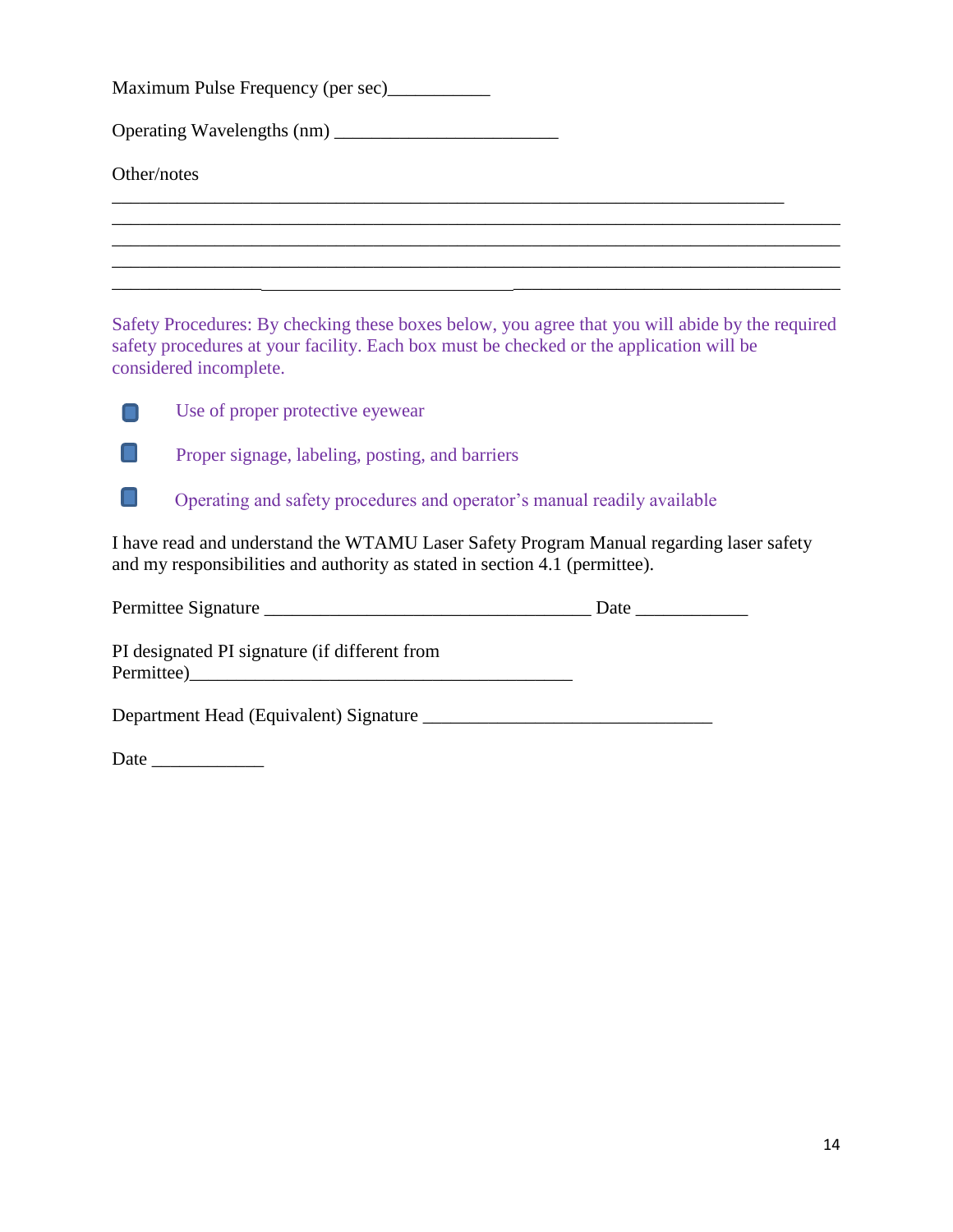#### **Appendix D**

<span id="page-14-0"></span>**West Texas A&M University Laser Safety Program**

**Laser Form 2**

#### **Laboratory Laser Survey**

#### Yes-No-N/A

**1. Labels and Signs**

**Is the correct warning label affixed to the laser? \_\_\_\_\_\_\_\_\_\_**

**Are signs posted clearly near the laser \_\_\_\_\_\_\_\_\_\_**

**Are all accesses to the room properly posted? \_\_\_\_\_\_\_\_\_\_**

**Is a label, sign, or warning posted near the aperture? \_\_\_\_\_\_\_\_\_\_**

**Is a label or warning posted near an interlock? \_\_\_\_\_\_\_\_\_\_**

#### **2. Engineering Controls**

**Does each laser have a key switch or entry password? \_\_\_\_\_\_\_\_\_\_**

Is appropriate safety eyewear provided and present?

**Do safety covers have interlocks? \_\_\_\_\_\_\_\_\_\_**

**Are latches or interlocks provided to restrict access**

**to the controlled area? \_\_\_\_\_\_\_\_\_\_**

**Are all warning devices functioning within design** 

**specifications? \_\_\_\_\_\_\_\_\_\_**

**Are any items in or near beam paths which could cause** 

**specular reflections? \_\_\_\_\_\_\_\_\_\_**

**Is a physical barrier present at the controlled area entry? \_\_\_\_\_\_\_\_\_**

#### **3. Procedural Controls**